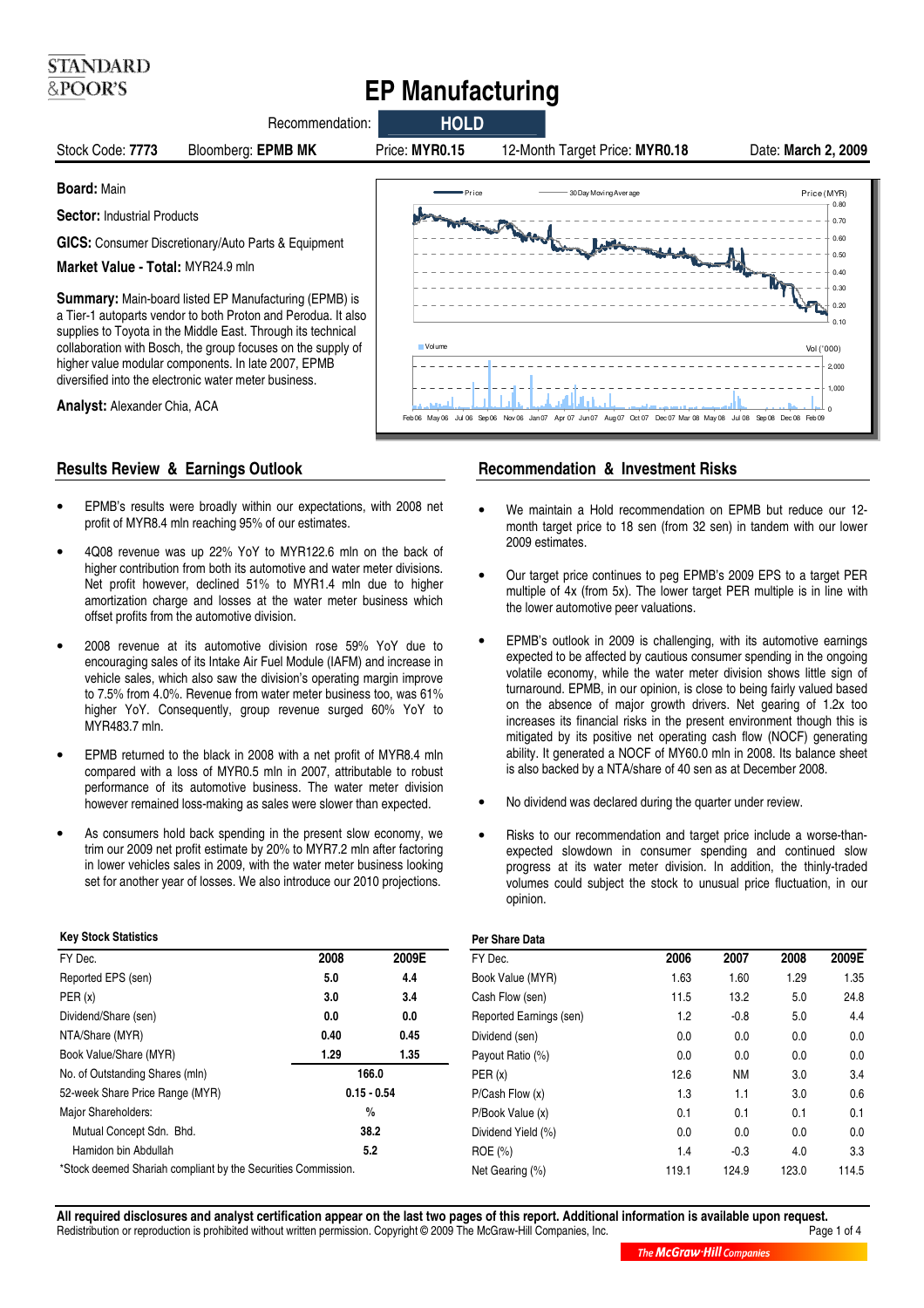## **EP Manufacturing**

|                                  |                    | Recommendation: |                | <b>HOLD</b>                    |                     |
|----------------------------------|--------------------|-----------------|----------------|--------------------------------|---------------------|
| Stock Code: 7773                 | Bloomberg: EPMB MK |                 | Price: MYR0.15 | 12-Month Target Price: MYR0.18 | Date: March 2, 2009 |
| <b>Quarterly Performance</b>     |                    |                 |                |                                |                     |
| FY Dec. / MYR mln                | 4Q08               | 4Q07            | % Change       |                                |                     |
| Reported Revenue                 | 122.6              | 100.9           | 21.6           |                                |                     |
| <b>Reported Operating Profit</b> | 3.3                | 6.0             | $-45.9$        |                                |                     |
| Depreciation & Amortization      | <b>NA</b>          | <b>NA</b>       | <b>NA</b>      |                                |                     |
| Net Interest Income / (Expense)  | $-3.3$             | $-4.6$          | $-27.6$        |                                |                     |
| Reported Pre-tax Profit          | 1.1                | 3.6             | $-70.8$        |                                |                     |
| <b>Reported Net Profit</b>       | 1.4                | 2.9             | $-51.3$        |                                |                     |
| Reported Operating Margin (%)    | 2.7                | 6.0             |                |                                |                     |
| Reported Pre-tax Margin (%)      | 0.9                | 3.6             |                |                                |                     |
| Reported Net Margin (%)          | 1.1                | 2.8             |                |                                |                     |

Source: Company data

## **Profit & Loss**

**STANDARD** &POOR'S

| FY Dec. / MYR mln                | 2007      | 2008      | 2009E   | 2010E   |
|----------------------------------|-----------|-----------|---------|---------|
| <b>Reported Revenue</b>          | 303.0     | 483.7     | 456.1   | 484.8   |
| <b>Reported Operating Profit</b> | 13.5      | 24.8      | 22.0    | 24.7    |
| Depreciation & Amortization      | $-22.1$   | 0.0       | $-33.9$ | $-36.2$ |
| Net Interest Income / (Expense)  | $-14.7$   | $-14.3$   | $-13.5$ | $-13.2$ |
| <b>Reported Pre-tax Profit</b>   | $-1.3$    | 8.7       | 8.5     | 11.5    |
| Effective Tax Rate (%)           | <b>NM</b> | <b>NM</b> | 3.0     | 3.0     |
| <b>Reported Net Profit</b>       | $-0.5$    | 8.4       | 7.2     | 10.2    |
| Reported Operating Margin (%)    | 4.4       | 5.1       | 4.8     | 5.1     |
| Reported Pre-tax Margin (%)      | $-0.4$    | 1.8       | 1.9     | 2.4     |
| Reported Net Margin (%)          | $-0.2$    | 1.7       | 1.6     | 2.1     |

Source: Company data, S&P Equity Research

All required disclosures and analyst certification appear on the last two pages of this report. Additional information is available upon request.<br>Redistribution or reproduction is prohibited without written permission. Cop Redistribution or reproduction is prohibited without written permission. Copyright © 2009 The McGraw-Hill Companies, Inc.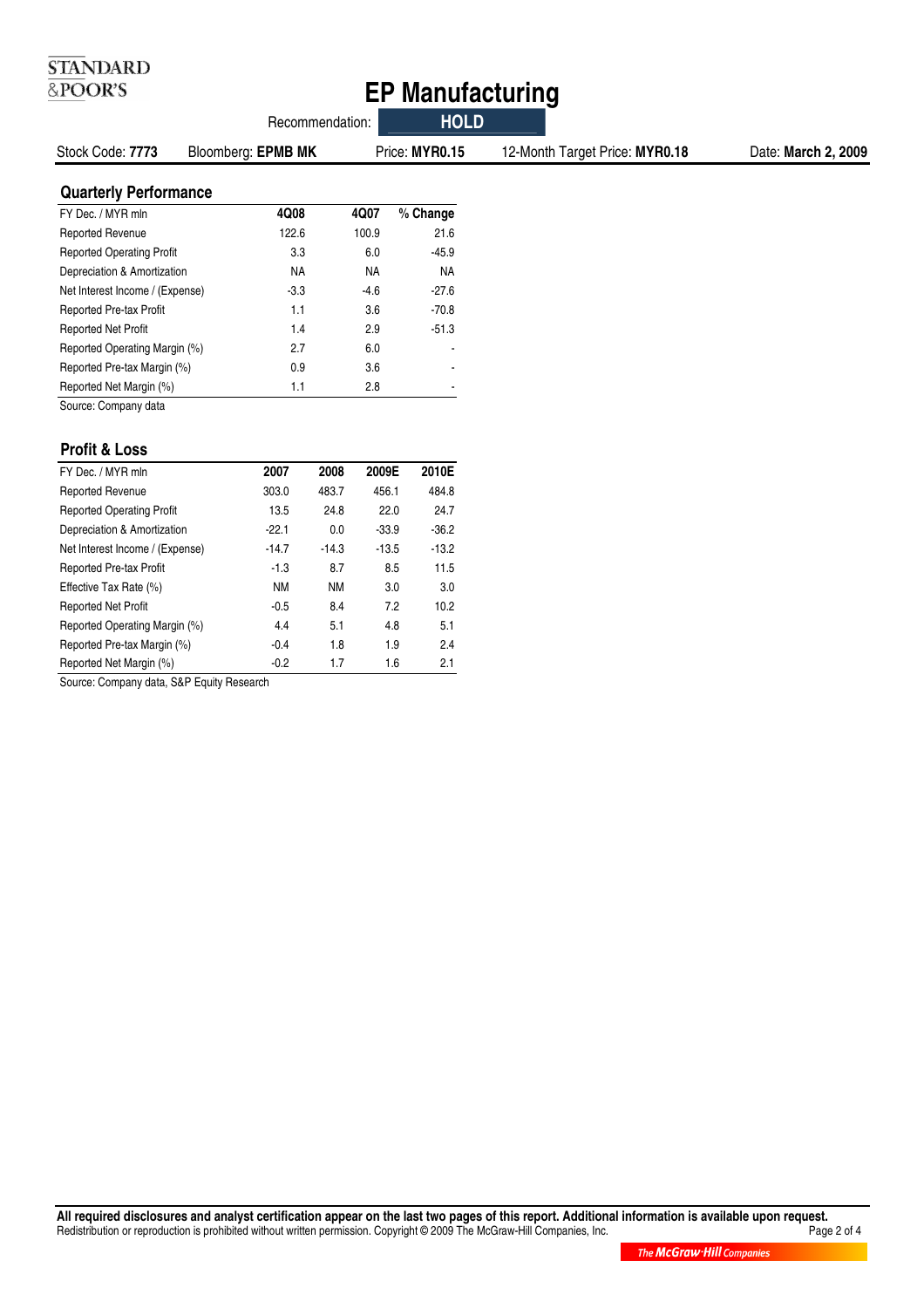#### **Standard & Poor's Equity Research Services**

Standard & Poor's Equity Research Services U.S. includes Standard & Poor's Investment Advisory Services LLC; Standard & Poor's Equity Research Services Europe includes Standard & Poor's LLC- London; Standard & Poor's Equity Research Services Asia includes Standard & Poor's LLC's offices in Hong Kong and Singapore, Standard & Poor's Malaysia Sdn Bhd, and Standard & Poor's Information Services (Australia) Pty Ltd.

#### **Glossary**

**Strong Buy:** Total return is expected to outperform the total return of the KLCI or KL Emas Index respectively, by a wide margin over the coming 12 months, with shares rising in price on an absolute basis.

**Buy:** Total return is expected to outperform the total return of the KLCI or KL Emas Index respectively, over the coming 12 months, with shares rising in price on an absolute basis.

**Hold:** Total return is expected to closely approximate the total return of the KLCI or KL Emas Index respectively, over the coming 12 months with shares generally rising in price on an absolute basis.

**Sell:** Total return is expected to underperform the total return of the KLCI or KL Emas Index respectively, over the coming 12 months and share price is not anticipated to show a gain.

**Strong Sell:** Total return is expected to underperform the total return of the KLCI or KL Emas Index respectively, over the coming 12 months by a wide margin, with shares falling in price on an absolute basis.

**S&P 12 Month Target Price** - The S&P equity analyst's projection of the market price a given security will command 12 months hence, based on a combination of intrinsic, relative, and private market valuation metrics.

**Shariah-compliant stock -** As defined by the Shariah Advisory Council of Malaysia's Securities Commission

#### **Required Disclosures**

**All of the views expressed in this research report accurately reflect the research analyst's personal views regarding any and all of the subject securities or issuers. No part of analyst compensation was, is, or will be, directly or indirectly, related to the specific recommendations or views expressed in this research report.** 

#### **Additional information is available upon request.**

#### **Other Disclosures**

This report has been prepared and issued by Standard & Poor's and/or one of its affiliates. In the United States, research reports are prepared by Standard & Poor's Investment Advisory Services LLC ("SPIAS"). In the United States, research reports are issued by Standard & Poor's ("S&P"); in the United Kingdom by Standard & Poor's LLC ("S&P LLC"), which is authorized and regulated by the Financial Services Authority; in Hong Kong by Standard & Poor's LLC, which is regulated by the Hong Kong Securities Futures Commission; in Singapore by Standard & Poor's LLC, which is regulated by the Monetary Authority of Singapore; in Malaysia by Standard & Poor's Malaysia Sdn Bhd ("S&PM"), which is regulated by the Securities Commission; in Australia by Standard & Poor's Information Services (Australia) Pty Ltd ("SPIS"), which is regulated by the Australian Securities & Investments Commission; and in Korea by SPIAS, which is also registered in Korea as a cross-border investment advisory company.

The research and analytical services performed by SPIAS, S&P LLC, S&PM, and SPIS are each conducted separately from any other analytical activity of Standard & Poor's.

A reference to a particular investment or security by Standard & Poor's and/or one of its affiliates is not a recommendation to buy, sell, or hold such investment or security, nor is it considered to be investment advice.

Standard & Poor's and its affiliates provide a wide range of services to, or relating to, many organizations, including issuers of securities, investment advisers, brokerdealers, investment banks, other financial institutions and financial intermediaries, and accordingly may receive fees or other economic benefits from those

organizations, including organizations whose securities or services they may recommend, rate, include in model portfolios, evaluate or otherwise address.

#### **CMDF-Bursa Research Scheme ("CBRS")**

This report has been prepared by S&PM for purposes of CBRS administered by Bursa Malaysia Berhad, independent from any influence from CBRS or the subject company. S&P will receive total compensation of RM15,000 each year for each company covered by it under CBRS. For more information about CBRS, please visit Bursa Malaysia's website at: http://www.bursamalaysia.com/website/bm/

#### **Disclaimers**

This material is based upon information that we consider to be reliable, but neither S&P nor its affiliates warrant its completeness, accuracy or adequacy and it should not be relied upon as such. With respect to reports issued to clients in Japan and in the case of inconsistencies between the English and Japanese version of a report, the English version prevails. Neither S&P nor its affiliates guarantee the accuracy of the translation. Assumptions, opinions and estimates constitute our judgment as of the date of this material and are subject to change without notice. Neither S&P nor its affiliates are responsible for any errors or omissions or for results obtained from the use of this information. Past performance is not necessarily indicative of future results.

This material is not intended as an offer or solicitation for the purchase or sale of any security or other financial instrument. Securities, financial instruments or strategies mentioned herein may not be suitable for all investors. Any opinions expressed herein are given in good faith, are subject to change without notice, and are only correct as of the stated date of their issue. Prices, values, or income from any securities or investments mentioned in this report may fall against the interests of the investor and the investor may get back less than the amount invested. Where an investment is described as being likely to yield income, please note that the amount of income that the investor will receive from such an investment may fluctuate. Where an investment or security is denominated in a different currency to the investor's currency of reference, changes in rates of exchange may have an adverse effect on the value, price or income of or from that investment to the investor. The information contained in this report does not constitute advice on the tax consequences of making any particular investment decision. This material is not intended for any specific investor and does not take into account your particular investment objectives, financial situations or needs and is not intended as a recommendation of particular securities, financial instruments or strategies to you. Before acting on any recommendation in this material, you should consider whether it is suitable for your particular circumstances and, if necessary, seek professional advice.

For residents of the U.K. This report is only directed at and should only be relied on by persons outside of the United Kingdom or persons who are inside the United Kingdom and who have professional experience in matters relating to investments or who are high net worth persons, as defined in Article 19(5) or Article 49(2) (a) to (d) of the Financial Services and Markets Act 2000 (Financial Promotion) Order 2005, respectively.

For residents of Singapore - Anything herein that may be construed as a recommendation is intended for general circulation and does not take into account the specific investment objectives, financial situation or particular needs of any particular person. Advice should be sought from a financial adviser regarding the suitability of an investment, taking into account the specific investment objectives, financial situation or particular needs of any person in receipt of the recommendation, before the person makes a commitment to purchase the investment product.

For residents of Malaysia. All queries in relation to this report should be referred to Alexander Chia, Desmond Ch'ng or Ching Wah Tam.